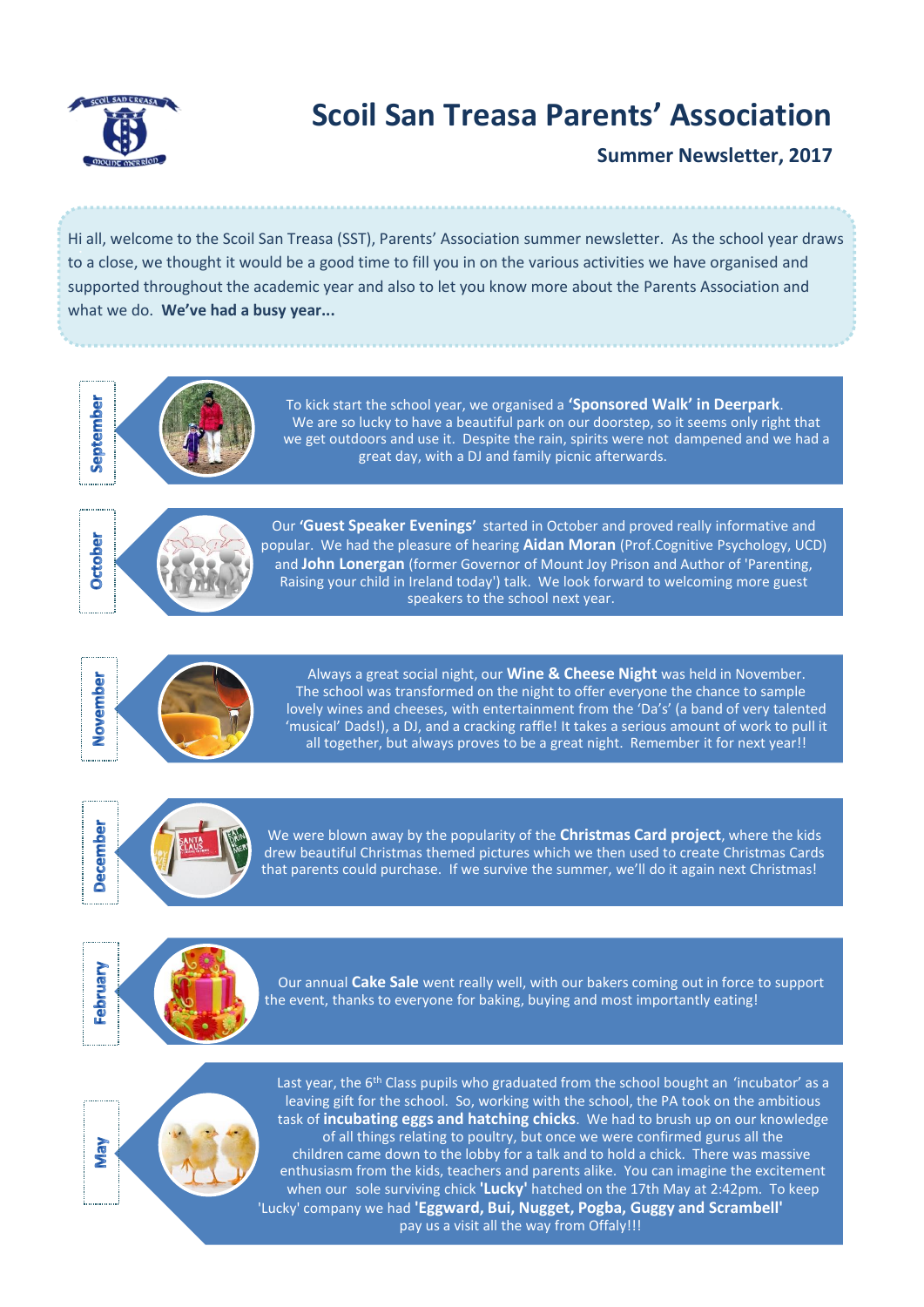**We have raised funds through the various events above and the school Lotto, which helped us to fund the following items for the PA and the school….**

#### **Technology:**

- 
- 
- 

#### **Learning Resources:**

- 
- 
- 

#### **Sports Equipment:**

- 
- 
- 
- 
- 
- 
- 
- 
- 
- 2 Tag Rugby Belt Sets &
- 

#### **Events:**

- 
- 
- 
- 

#### **Other:**

- 
- 
- PA Insurance
- 

### **School Library:**

All classes from 1<sup>st</sup> Class up visit the library on a weekly basis (Tuesday and Thursdays 9am - 12pm). Parents' volunteer to support the school library, they check books in and out as well as help the children choose books. The children love going to the library, and ongoing parental support is really important! You don't have to commit to every Tuesday or Thursday, you can do it as and when it suits you. So if you are interested in helping out, please contact the school. We're always looking for new recruits!



The wheels keep on turning …check out the **events that we recently held over the past few weeks and are due to hold at the end of June.** 

**20th May – First Holy Communion:** Every year the PA, with the support of Parent Volunteers, put huge effort into preparing the church for the 2<sup>nd</sup> Classes Holy Communion. They put on a fantastic party for the communicants and provide a great spread for the families offering tea and coffee and food to about 300 people. This year was no exception, a truly lovely day was made even more special thanks to the efforts of everyone involved!

**29th May – Table Quiz:** Our annual Table Quiz was held on the 25th May, upstairs in Union Café, let's just say a lot of people found out how 'much' or 'little' they knew!!! It was a good night and great fun.

**June - 6 th Class Graduation:** The PA also supports the hosting of the graduation ceremony in the school. The evening allows the children, parents and teachers to get together to mark a significant milestone in their children's lives. It is a lovely evening!